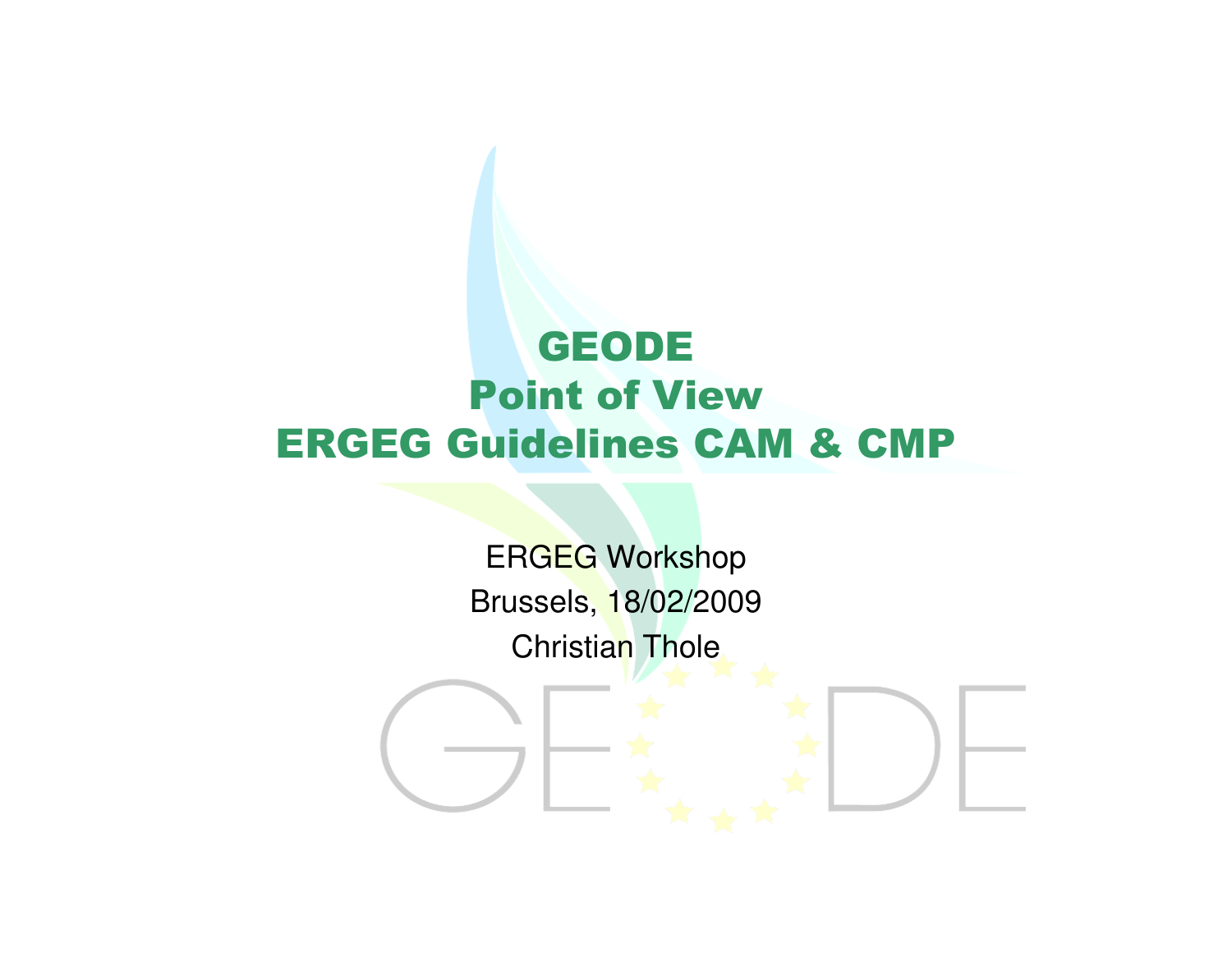



- I. CAM & CMP General remarks
- II.Principal reflections
- GEODE's proposal III.
- IV. Comments on the Guidelines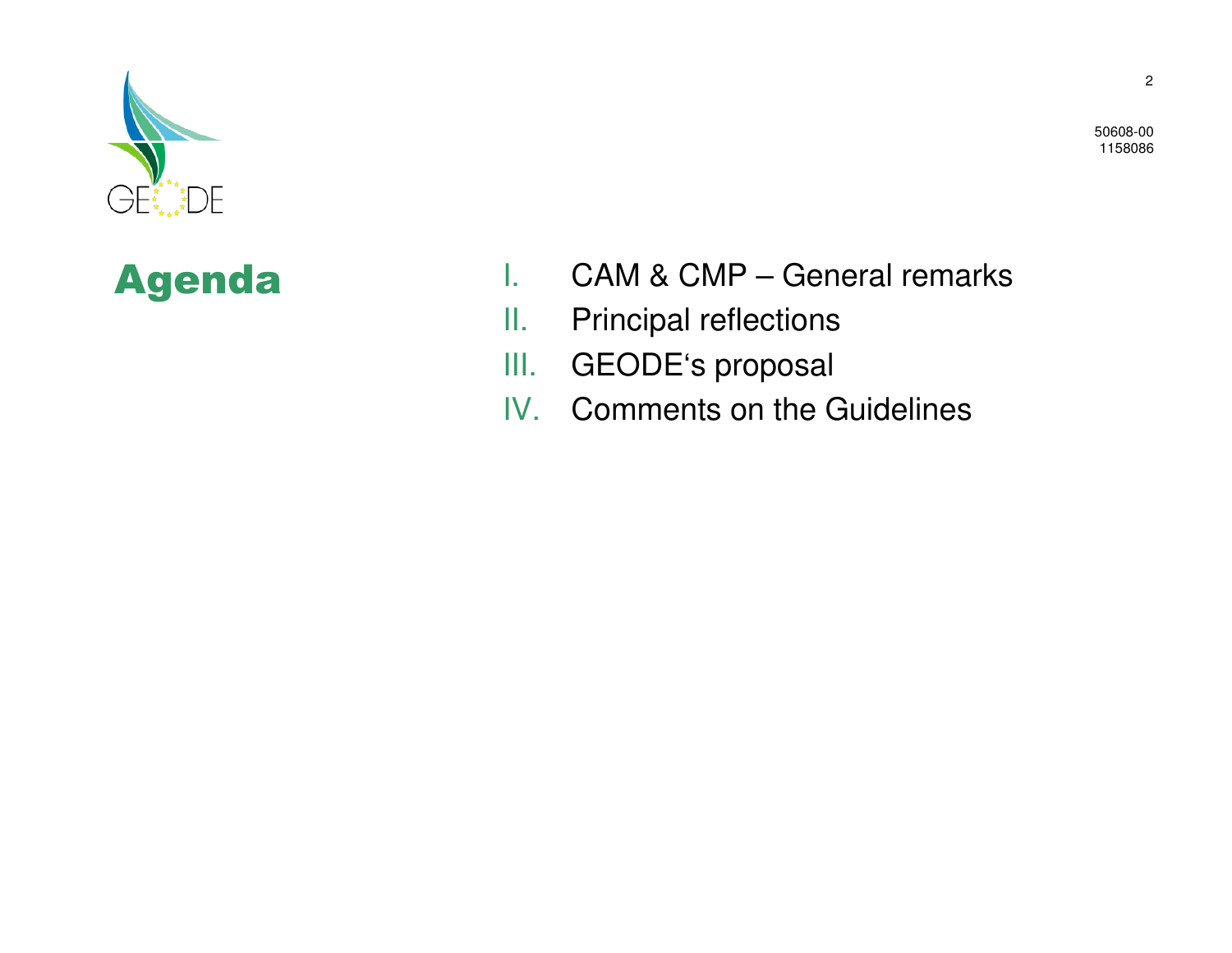

#### I. CAM & CMP

General remarks

- GEODE appreciates ERGEG proposal to amend the Guidelines on CAM and CMP
- Amendments to the Guidelines absolutely necessary - unsatisfactory CAM & CMP is a big barrier to competition
- The Guidelines contain extensive amendments proposals and several good solution options
- But: **Before** a major repair of an insufficient capacity system is done– there is a need to challenge the system itself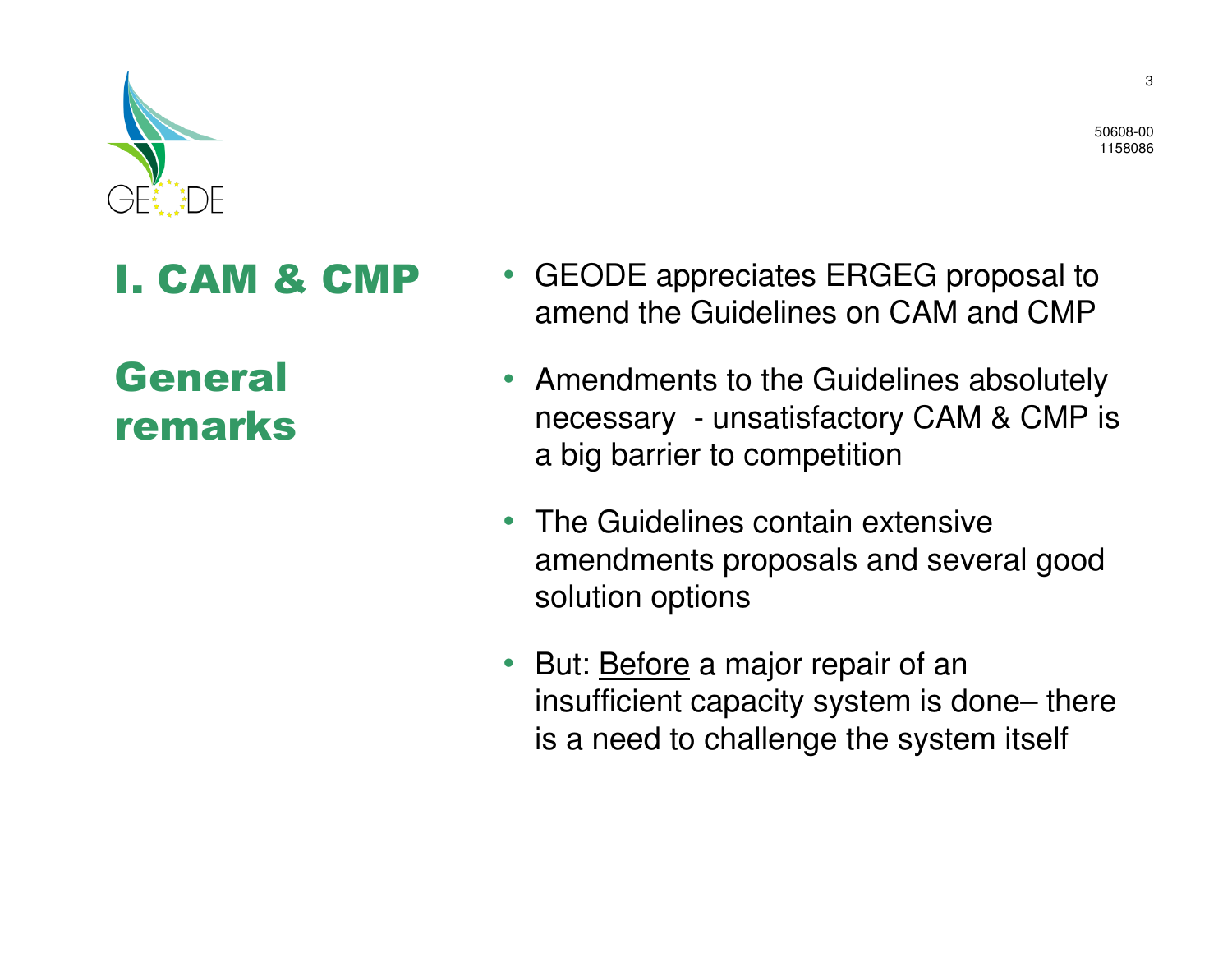

### II. CAM & CMP

Principalrefelections

- Contract-based capacity bookings through the shipper are not optimal
	- firm capacities to big extent block free capacities
- Existing booking points are partly random/arbitrary – i.e. the national market zone borders, ownership borders, national boarders.
- Numerous examples for the fact that the bookings obligation lapse without substitution
	- $\triangleright$  i.e. fusion of networks and market zones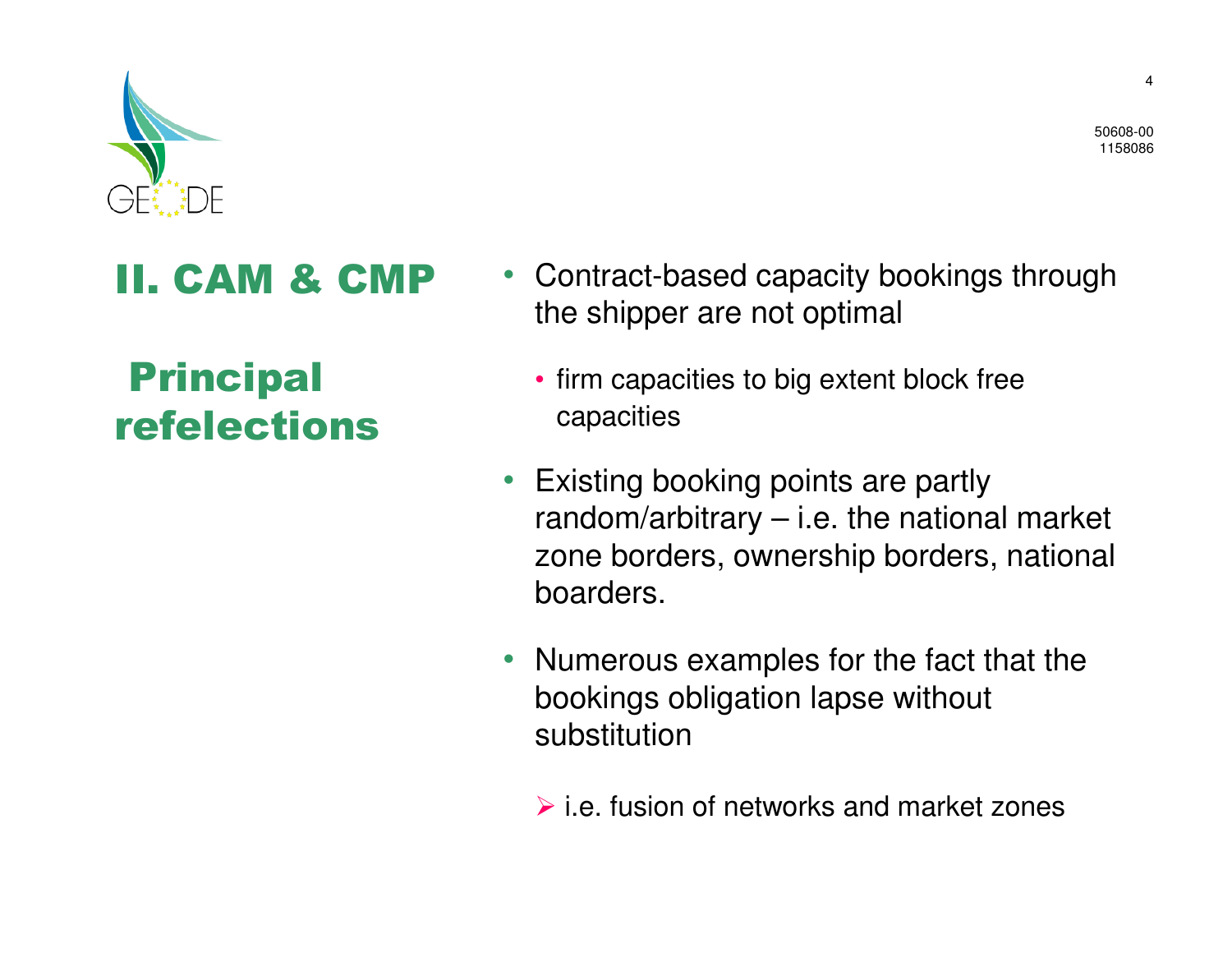

### III. CAM & CMP

# GEODE'sproposal (1)

- Capacity determination and capacity management principally by TSO
	- rule: Who has Gas –has also capacity
- $\bullet$  Capacity allocations only in absolute exception cases
	- physical congestions
- Therefore a precise and unambiguous definition of a physical congestion indispensible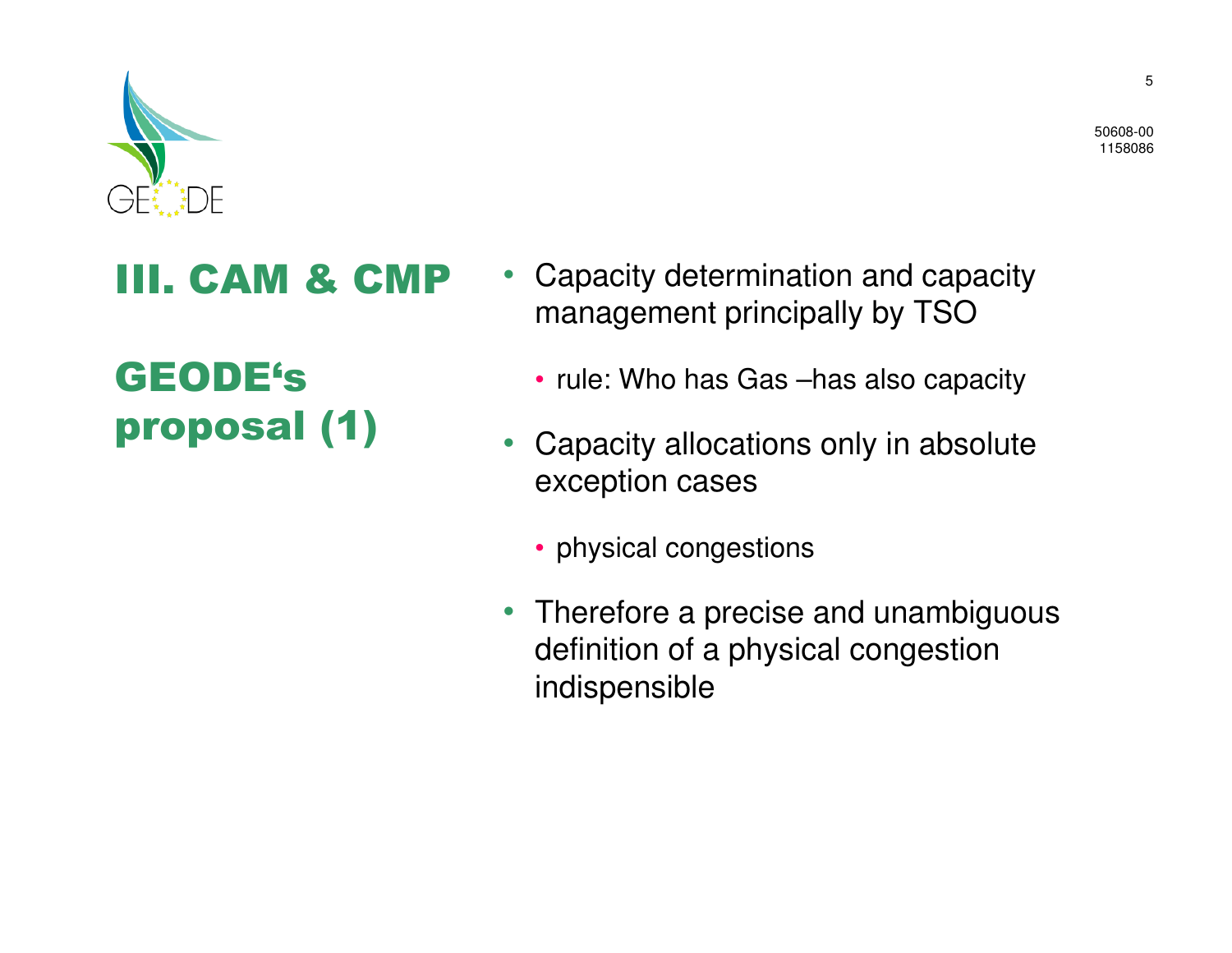

### III. CAM & CMP

# GEODE'sproposal (2)

- • TSO have to consolidate alternative transmission lines between European gas hubs
- • Capacity reservations for market places/trading hubs (implicit transport activities)
- • Congestion only if all the transmission lines, regardless of the ownership borders, are at the same time technically overloaded
- • Transparency! Data to be obligatorily published by TSOs:
	- technical capacity (time-dependent)
	- firm bookings/ nominated and effectively transported quantities
	- shippers with more than 50% capacity/quantity
- • Objective: To create a big European market, where no capacity bookings are needed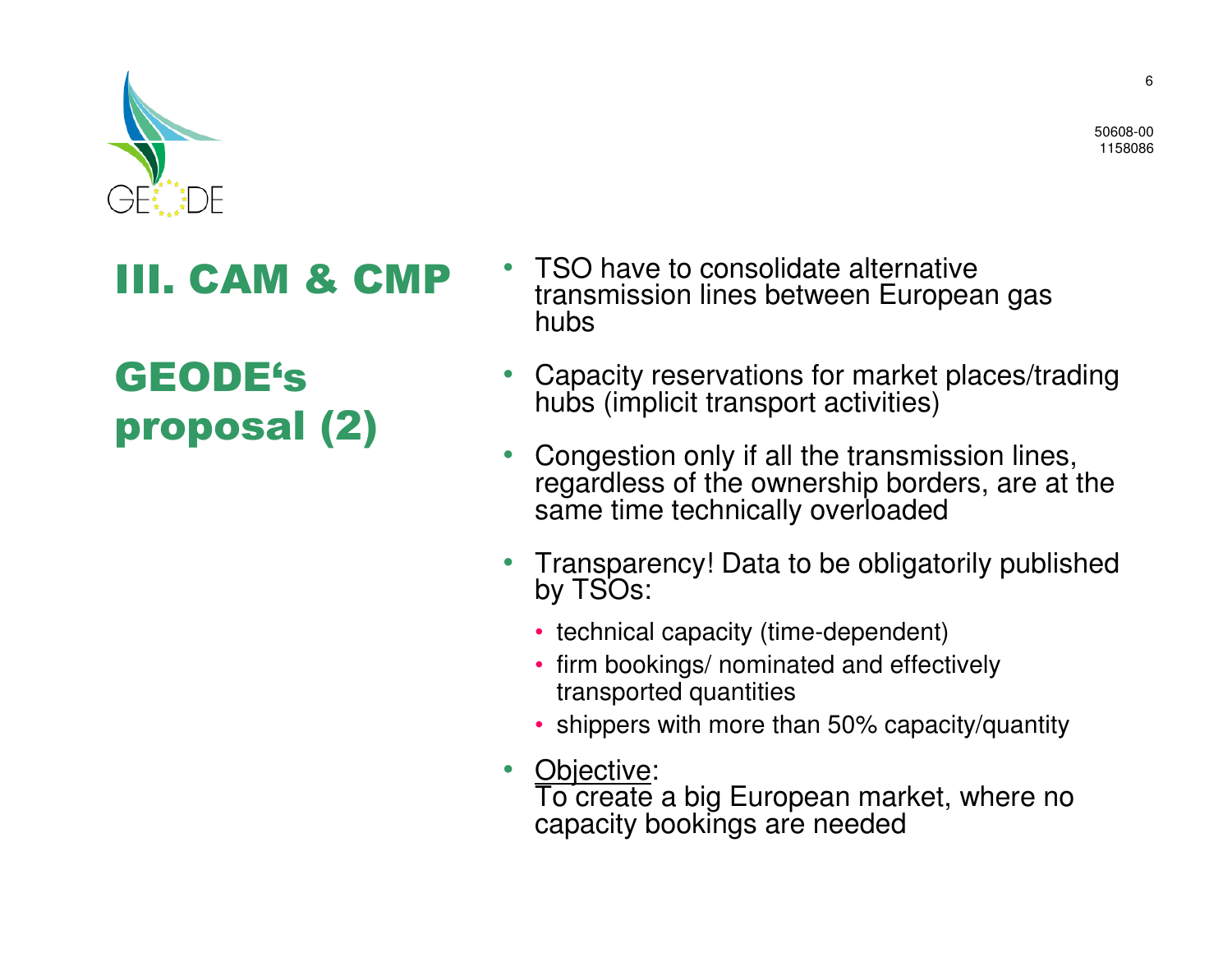

#### IV. CAM & CMP

# Comments on Guidelines (1)

- Amendments proposals not equally specific; far-reaching decision discretion for NRAs
	- thus, uncertainty for the market participants
	- danger of diverging regulations in particular member states
	- delays due to coordination obligation between the NRAs
- • Incentives for the maximal capacity allocation by the TSOs
	- OK, but a certain contradictions to the regulatory system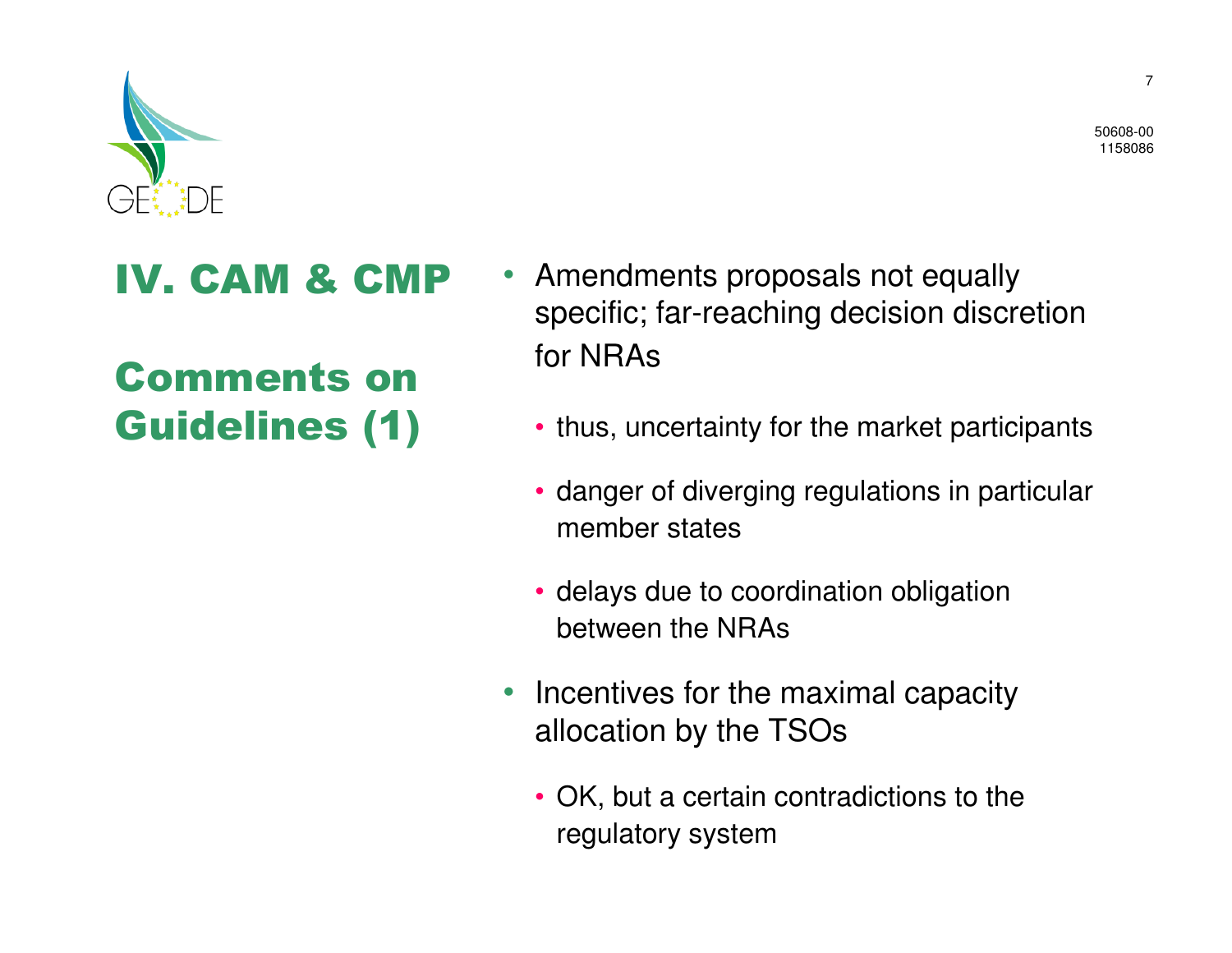

### IV. CAM & CMP

Comments on Guidelines (2)

- • Secondary capacity trade is only an attempt to remedy an unsatisfactory capacity system
	- secondary trade stimulates overbooking
	- result: unjustified additional revenues for shippers especially through long-term "away"booking
	- at least price cap for the secondary trade
- • Mandatory offer of all the capacity products (especially short-term) is indispensible
	- strengthening the shippers rights in cases of interruptible capacity – TSOs bear burden of prove
	- Strengthening the price-building control for capacity products, especially short-term and interruptible
	- discussion of the existing contracts is indispensible